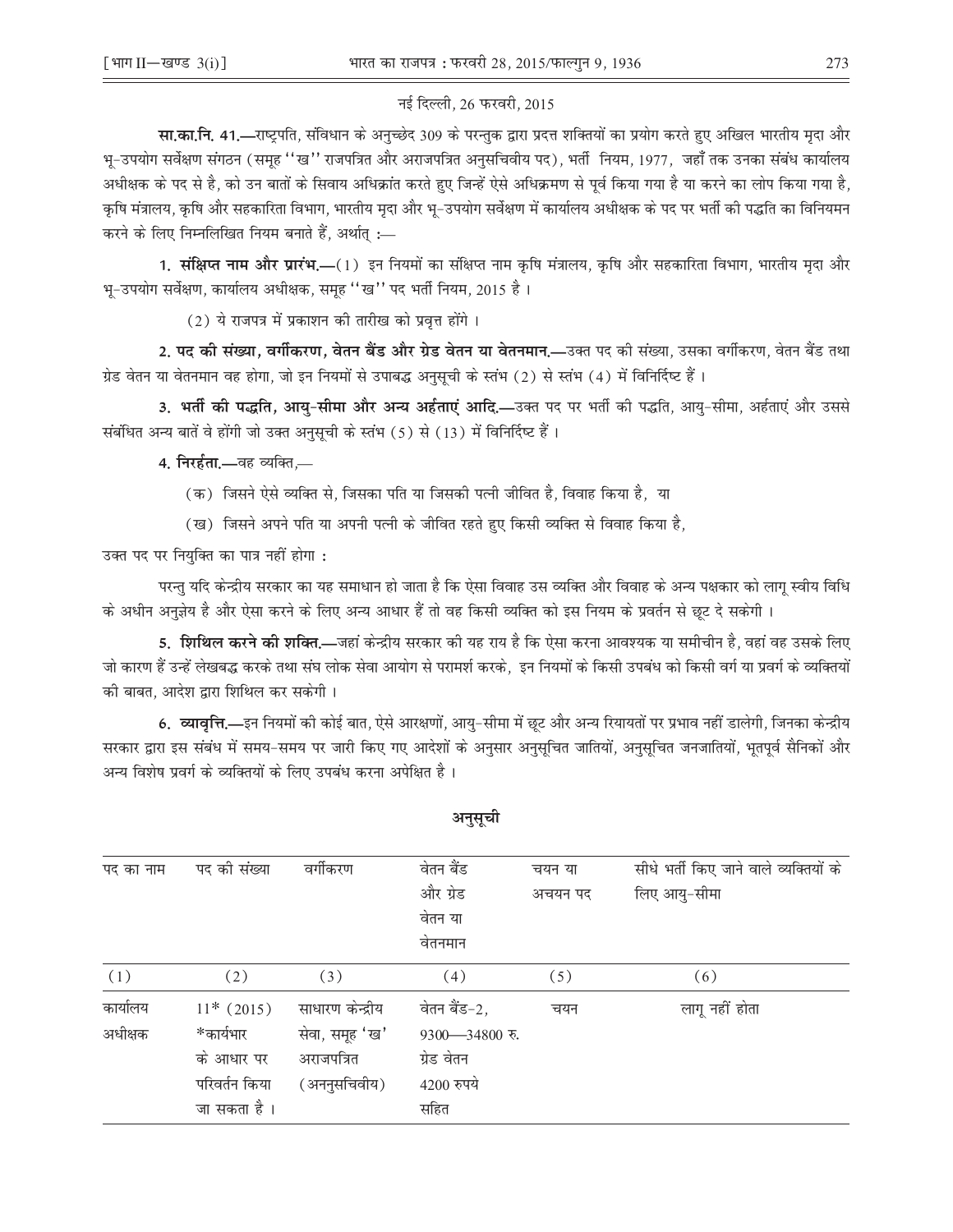| सीधे भर्ती किए जाने वाले व्यक्तियों के लिए अपेक्षित शैक्षिक<br>और अन्य अर्हताएं | सीधे भर्ती किए जाने वाले<br>व्यक्तियों के लिए विहित<br>आयु और शैक्षिक अर्हताएं<br>प्रोन्नत व्यक्तियों की दशा<br>में लागू होंगी या नहीं | परिवीक्षा की अवधि, यदि कोई हो |
|---------------------------------------------------------------------------------|----------------------------------------------------------------------------------------------------------------------------------------|-------------------------------|
| (7)                                                                             | (8)                                                                                                                                    | (9)                           |
| लागू नहीं होता                                                                  | लागू नहीं होता                                                                                                                         | दो वर्ष                       |

भर्ती की पद्धति : भर्ती सीधे होगी या प्रोन्नति द्वारा या प्रतिनियुक्ति या आमेलन द्वारा तथा विभिन्न पद्धतियों द्वारा भरी जाने वाली रिक्तियों की प्रतिशतता

प्रोन्नति या प्रतिनियुक्ति या आमेलन द्वारा भर्ती की दशा में वे श्रेणियां जिनसे प्रोन्नति या प्रतिनियुक्ति या आमेलन किया जाएगा

| (10)                                                   | (11)                                                                                                                                                                                                                                                                                                                                                                                                                                                                                                                                                                                               |
|--------------------------------------------------------|----------------------------------------------------------------------------------------------------------------------------------------------------------------------------------------------------------------------------------------------------------------------------------------------------------------------------------------------------------------------------------------------------------------------------------------------------------------------------------------------------------------------------------------------------------------------------------------------------|
| $(i)$ 55% प्रोन्नति द्वारा                             | प्रोन्नति:-                                                                                                                                                                                                                                                                                                                                                                                                                                                                                                                                                                                        |
| (ii) 45% प्रतिनियुक्ति (अल्पकालिक संविदा सहित) द्वारा। | (क) वेतन बैंड-1, 5200-20200 रुपए, ग्रेड वेतन 2400 रुपये सहित<br>में ऐसा उच्च श्रेणी लिपिक, जिसने उस ग्रेड में दस वर्ष नियमित सेवा की<br>हो और वरिष्ठ लेखाकार जिसने वेतन बैंड-1, 5200-20200 रुपए, ग्रेड<br>वेतन 2800 रुपये सहित उस ग्रेड में छह वर्ष नियमित सेवा की हो;<br>और                                                                                                                                                                                                                                                                                                                       |
|                                                        | (क) किसी मान्यताप्राप्त संस्थान से प्रशासन, स्थापन और लेखा कार्य में<br>दो सप्ताह का प्रशिक्षण सफलतापूर्वक पूरा किया हो।                                                                                                                                                                                                                                                                                                                                                                                                                                                                           |
|                                                        | टिप्पण 1 : प्रोन्नति के लिए पात्रता सूची तैयार करते समय अधिकारियों<br>द्वारा संबंधित ग्रेड या पद पर निर्धारित अर्हक सेवा पूरी करने की तारीख<br>को ध्यान में रखा जाएगा।                                                                                                                                                                                                                                                                                                                                                                                                                             |
|                                                        | टिप्पण 2 : जहां ऐसे कनिष्ठ व्यक्तियों के संबंध में, जिन्होंने अपनी<br>अर्हक या पात्रता सेवा पूरी कर ली है, प्रोन्नति के लिए विचार किया जा<br>रहा हो, वहां उनसे ज्येष्ठ व्यक्तियों के संबंध में भी विचार किया जाएगा<br>परंतु यह तब जबकि उनके द्वारा की गई ऐसी अर्हक या पात्रता सेवा,<br>अपेक्षित अर्हक या पात्रता सेवा के आधे से अधिक से या दो वर्ष से, इनमें<br>से जो भी कम हो, कम न हो और उन्होंने अपने ऐसे कनिष्ठ व्यक्तियों<br>सहित, जिन्होंने ऐसी अर्हक या पात्रता सेवा पहले ही पूरी कर ली है,<br>अगली उच्चतर श्रेणी में प्रोन्नति के लिए अपनी परिवीक्षा की अवधि<br>सफलतापूर्वक पूरी कर ली हो। |
|                                                        | टिप्पण 3: प्रोन्नति के लिए न्यूनतम अर्हक सेवा की संगणना करने के<br>प्रयोजन के लिए किसी अधिकारी द्वारा, 01 जनवरी, 2006 से पहले या<br>उस तारीख से, जिससे छठे केन्द्रीय वेतन आयोग की सिफारिशों पर<br>आधारित पुनरीक्षित वेतन संरचना का विस्तार किया गया है, नियमित<br>आधार पर की गई सेवा को उक्त वेतन आयोग की सिफारिशों पर<br>आधारित विस्तारित तत्स्थानी ग्रेड वेतन या वेतनमान में की गई सेवा<br>समझी जाएगी।                                                                                                                                                                                           |
|                                                        | प्रतिनियुक्ति (अल्पकालिक संविदा सहित) :-                                                                                                                                                                                                                                                                                                                                                                                                                                                                                                                                                           |
|                                                        | कोंद्रीय/राज्य सरकार/संघ राज्य क्षेत्र प्रशासनों/पब्लिक सेक्टर के<br>उपक्रमों/विश्वविद्यालया/मान्यताप्राप्त अनुसंधान संस्थाओं/अर्ध                                                                                                                                                                                                                                                                                                                                                                                                                                                                 |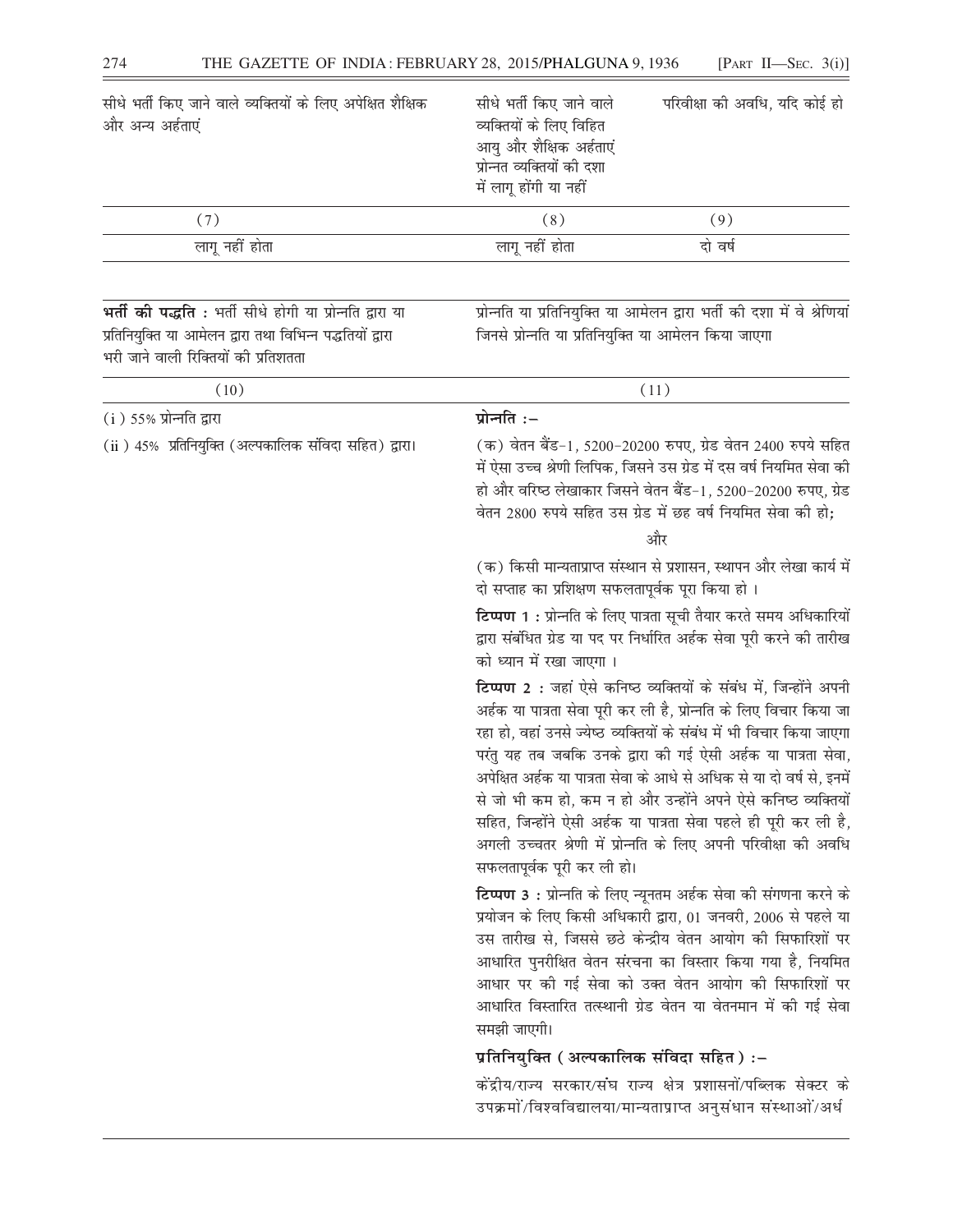$\frac{1}{2}$ 

 $(11)$ 

| सरकारी या स्वायत्त निकायों या कानूनी संगठनों के अधीन ऐसे<br>अधिकारी :–                                                                                                                                                                                                                                                                                                                                                                                             |
|--------------------------------------------------------------------------------------------------------------------------------------------------------------------------------------------------------------------------------------------------------------------------------------------------------------------------------------------------------------------------------------------------------------------------------------------------------------------|
| (क)(i) जो मूल संवर्ग या विभाग में नियमित आधार पर सदृश पद<br>धारण करते हों: या                                                                                                                                                                                                                                                                                                                                                                                      |
| (ii) जिन्होंने मूल संवर्ग या विभाग में वेतन बैंड-1 5200-20200 रु.<br>ग्रेड वेतन 2800 रु. सहित या समतुल्य में नियमित आधार पर नियुक्ति<br>के पश्चात् छह वर्ष की सेवा की है; और                                                                                                                                                                                                                                                                                       |
| (iii) जिन्होंने मूल संवर्ग या विभाग में वेतन बैंड-1 5200-20200 रु.<br>ग्रेड वेतन 2400 रु. या समतुल्य में नियमित आधार पर नियुक्ति के<br>पश्चात् दस वर्ष की सेवा की है।                                                                                                                                                                                                                                                                                              |
| (ख) प्रशासन, स्थापना और लेखा कार्य में दो वर्ष का अनुभव रखते<br>हों ।                                                                                                                                                                                                                                                                                                                                                                                              |
| <b>टिप्पण 1:</b> पोषक प्रवर्ग के ऐसे विभागीय अधिकारी, जो प्रोन्नति की<br>सीधी पंक्ति में हैं प्रतिनियुक्ति पर नियुक्ति के लिए विचार किए जाने के<br>पात्र नहीं होंगे। इसी प्रकार प्रतिनियुक्ति व्यक्ति प्रोन्नति द्वारा नियुक्ति के<br>लिए विचार किए जाने के पात्र नहीं होंगे।                                                                                                                                                                                      |
| [प्रतिनियुक्ति को अवधि (अल्पकालिक संविदा सहित) प्रतिनियुक्ति<br>को अवधि सहित (अल्पकालिक संविदा सहित) जिसके अंतर्गत केन्द्र<br>सरकार के उसी या  किसी अन्य संगठन या विभाग  में इस  नियुक्ति<br>से ठीक पहले धारित किसी अन्य काडर  बाह्य पद पर प्रतिनियुक्ति की<br>अवधि है, साधारणतया तीन वर्ष से अधिक नहीं होगी । प्रतिनियुक्ति द्वारा<br>नियुक्ति (अल्पकालिक संविदा सहित) के लिए अधिकतम आयु-सीमा<br>आवेदन प्राप्त करने की अंतिम तारीख को 56 वर्ष से अधिक नहीं होगी।] |
| टिप्पण 3: प्रोन्नति के लिए न्यूनतम अर्हक सेवा की संगणना करने के<br>प्रयोजन के लिए किसी अधिकारी द्वारा, 01 जनवरी, 2006 से पहले या<br>उस तारीख से, जिससे छठे केन्द्रीय वेतन आयोग की सिफारिशों पर<br>आधारित पुनरीक्षित वेतन संरचना का विस्तारित की गई है, आयोग की<br>सिफारिशों पर आधारित विस्तारित तत्स्थानी ग्रेड वेतन या वेतनमान पर<br>की गई सेवा समझी जाएगी।                                                                                                       |

| यदि विभागीय प्रोन्नति समिति है, तो उसकी संरचना                                                                       |          | भर्ती करने में किन परिस्थितियों में संघ लोक सेवा आयोग से<br>परामर्श किया जाएगा                                            |  |  |
|----------------------------------------------------------------------------------------------------------------------|----------|---------------------------------------------------------------------------------------------------------------------------|--|--|
| (12)                                                                                                                 |          | (13)                                                                                                                      |  |  |
| समूह 'ख' विभागीय प्रोन्नति समिति (प्रोन्नति<br>के सम्बन्ध में विचार करने के लिए) जिसमें<br>निम्नलिखित होंगे :-       |          | प्रतिनियुक्ति (अल्पकालिक संविदा सहित) पर अधिकारी की<br>नियुक्ति करते समय संघ लोक सेवा आयोग से परामर्श करना<br>आवश्यक है । |  |  |
| मुख्य मृदा सर्वेक्षण अधिकारी, भारतीय<br>मृदा और भू-उपयोग सर्वेक्षण                                                   | –अध्यक्ष |                                                                                                                           |  |  |
| 2. उप आयुक्त, प्राकृतिक संसाधन प्रबंधन/<br>वर्षा पोषित कृषि प्रणाली प्रभाग, कृषि<br>मंत्रालय, कृषि और सहकारिता विभाग | –सदस्य   |                                                                                                                           |  |  |
| 3. अवर सचिव, प्राकृतिक संसाधन प्रबंधन/<br>वर्षा पोषित कृषि प्रणाली प्रभाग, कृषि<br>मंत्रालय, कृषि और सहकारिता विभाग  | –सदस्य   |                                                                                                                           |  |  |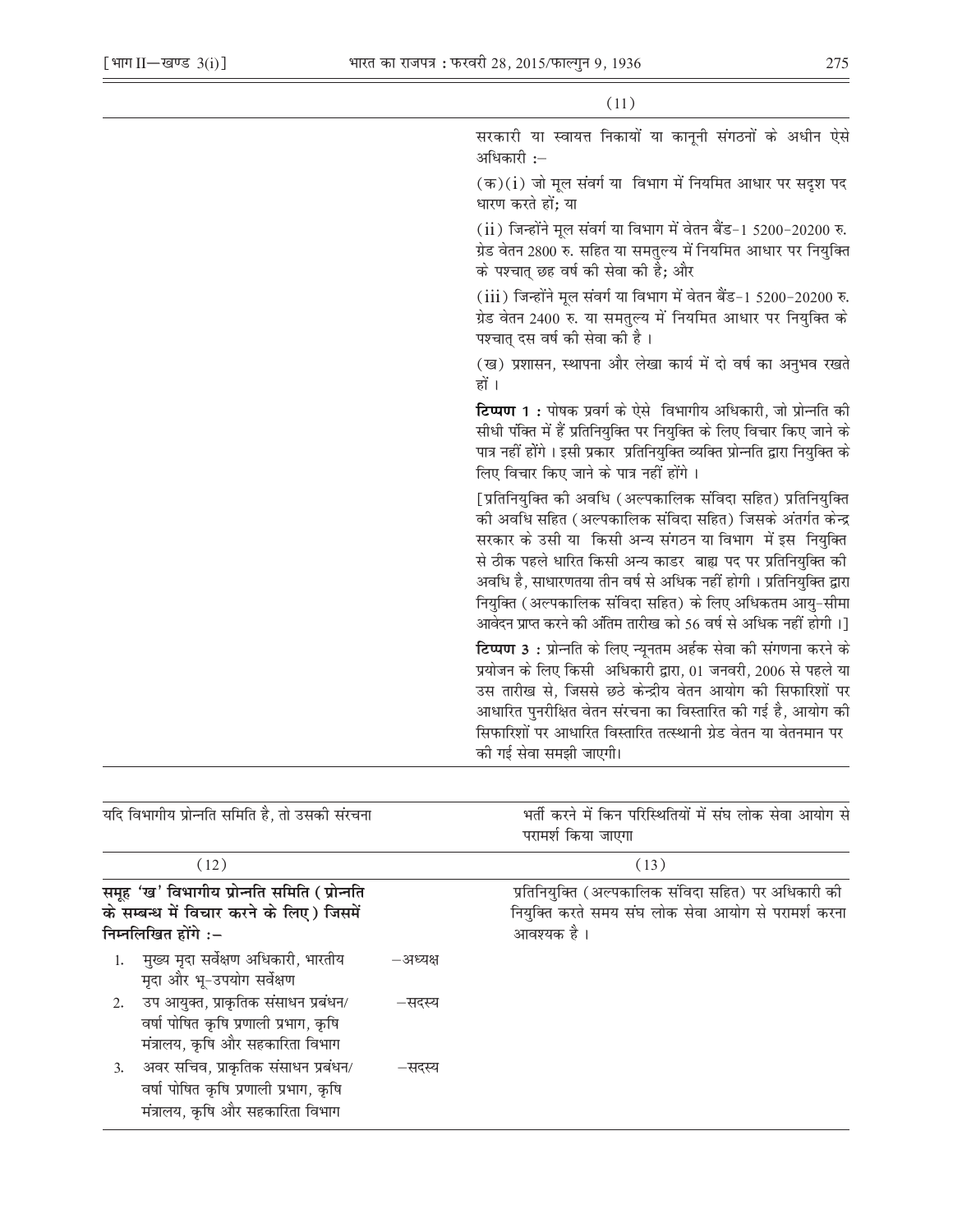|    | (12)                                  |        |
|----|---------------------------------------|--------|
| 4. | सहायक मृदा सर्वेक्षण अधिकारी/कार्यालय | —सदस्य |
|    | प्रधान मुख्यालय, भारतीय मृदा और       |        |
|    | भू-उपयोग सर्वेक्षण                    |        |

[फा. सं.  $16 - 8/2013$ -एनआरएम-II] प्रदीप श्रीवास्तव. अवर सचिव

New Delhi, the 26th February, 2015

**G.S.R. 41.—**In exercise of the powers conferred by the proviso to article 309 of the Constitution and in supersession of the All India Soil & Land Use Survey Organisation (Group 'B' Gazetted and Non-Gazetted Ministerial posts ) Recruitment Rules, 1977, insofar as they relate to the post of Office Superintendant, except as respects things done or omitted to be done before such supersession, the President hereby makes the following rules regulating the method of recruitment to the post of Office Superintendent in the Ministry of Agriculture, Department of Agriculture and Co-operation, Soil and Land Use Survey of India, namely:—

**1. Short tide and commencement.**—(1) These rules may be called the Ministry of Agriculture, Department of Agriculture and Co-operation, Soil and Land Use Survey of India, Office Superintendent Group "B" Post Recruitment Rules, 2015.

(2) They shall come into force on the date of their publication in the Official Gazette.

**2. Number of post, classification and pay band and grade pay or pay scale.—** The number of the said post, its classification and the pay band and grade pay or pay scale attached thereto shall be as specified in columns (2) to (4) of the Schedule annexed to these rules.

**3. Method of recruitment, age-limit and other qualifications, etc.—** The method of recruitment, agelimit, qualifications and other matters relating thereto shall be as specified in columns (5) to (13) of the aforesaid Schedule.

**4. Disqualifications.—** No person, -

(a) who has entered into or contracted a marriage with a person having a spouse living or

(b) who, having a spouse living, has entered into or contracted a marriage with any person,

shall be eligible for appointment to the said post:

Provided that the Central Government may, if satisfied that such marriage is permissible under the personal law applicable to such person and the other party to the marriage and that there are other grounds for so doing, exempt any person from the operation of this rule.

**5. Power to relax.—** Where the Central Government is of the opinion that it is necessary or expedient so to do, it may, by order and for reasons to be recorded in writing and in consultation with the Union Public Service Commission, relax any of the provision of these rules with respect to any class or category of persons.

**6. Saving.—**Nothing in these rules shall affect reservation, relaxation of age-limit and other concessions required to be provided for the Scheduled Castes, the Scheduled Tribes, ex- servicemen and other special categories of persons in accordance with the orders issued by the Central Government from time to time in this regard.

**SCHEDULE**

| Name of<br>the post                                                                                                                                                        | Number of<br>posts | Classification                                                       | Pay band<br>and grade<br>pay or pay<br>scale | Whether<br>selection post<br>or non-<br>selection<br>post | Age limit for direct<br>recruits |  |  |
|----------------------------------------------------------------------------------------------------------------------------------------------------------------------------|--------------------|----------------------------------------------------------------------|----------------------------------------------|-----------------------------------------------------------|----------------------------------|--|--|
| (1)                                                                                                                                                                        | (2)                | (3)                                                                  | (4)                                          | (5)                                                       | (6)                              |  |  |
| Office<br>$11*(2015)$<br>General Central<br>*Subject to<br>Superintendent<br>Service, Group 'B'<br>variation<br>Non-Gazetted.<br>Ministerial.<br>dependent<br>on workload. |                    | Pay band-2,<br>$Rs.9300-$<br>34800 plus<br>grade pay of<br>Rs. 4200. | Selection                                    | Not applicable                                            |                                  |  |  |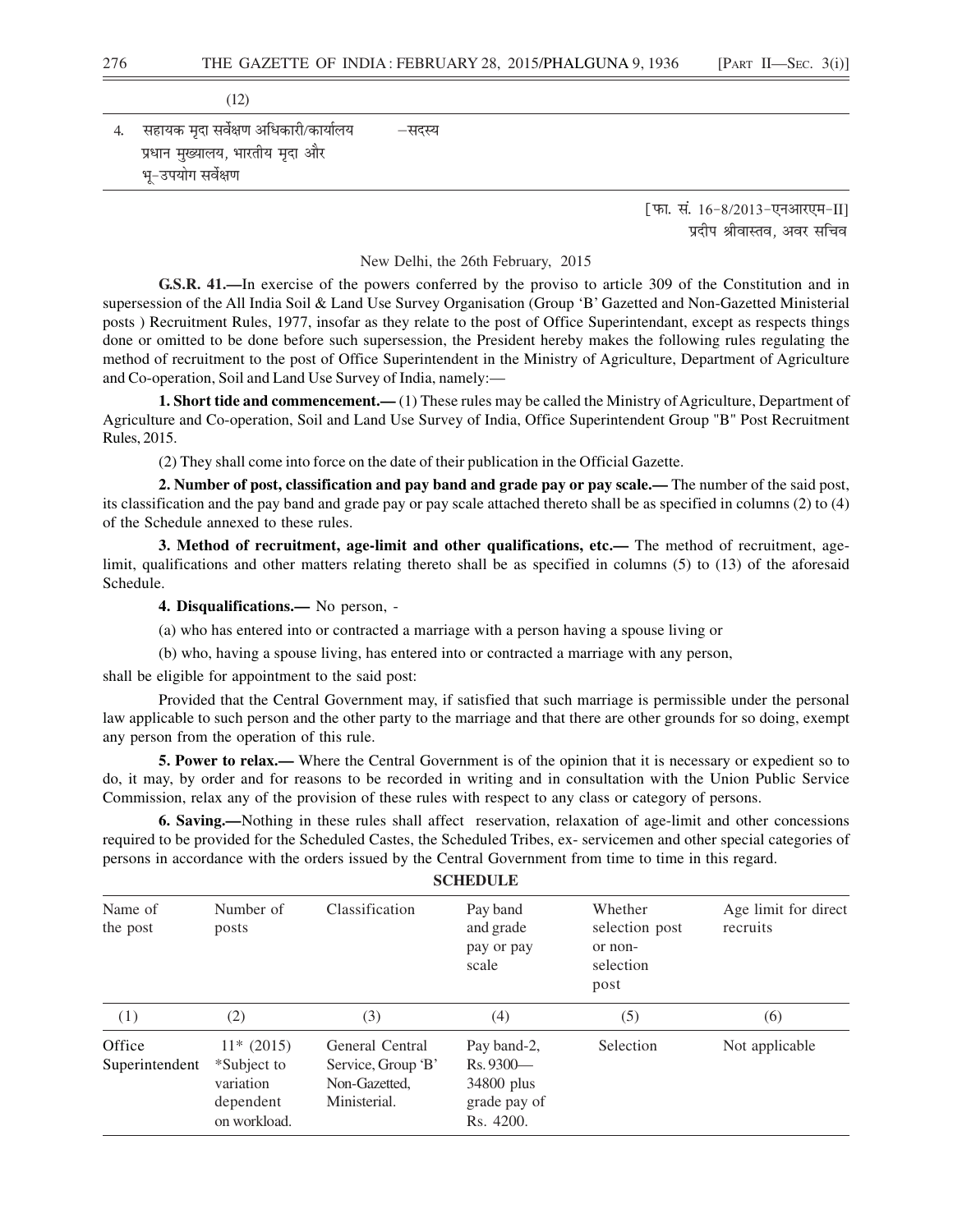| [भाग II-खण्ड $3(i)$ ]                                                                                                                                                                 |                                                                                                                        | भारत का राजपत्र: फरवरी 28, 2015/फाल्गुन 9, 1936 | 277                                                                                                    |  |
|---------------------------------------------------------------------------------------------------------------------------------------------------------------------------------------|------------------------------------------------------------------------------------------------------------------------|-------------------------------------------------|--------------------------------------------------------------------------------------------------------|--|
| Educational and other qualifications required for<br>direct recruits                                                                                                                  | Whether age and educational<br>qualifications prescribed for<br>direct recruits will apply in<br>the case of promotees |                                                 | Period of probation, if any                                                                            |  |
| (7)                                                                                                                                                                                   |                                                                                                                        | (8)                                             | (9)                                                                                                    |  |
| Not applicable                                                                                                                                                                        |                                                                                                                        | Not applicable                                  | Two years.                                                                                             |  |
| <b>Method</b> of <b>recruitment</b> : Whether by direct recruitment<br>or by promotion or by deputation/absorption and percentage<br>of the vacancies to be filled by various methods |                                                                                                                        | absorption to be made                           | In case of recruitment by promotion/deputation/<br>absorption, grades from which promotion/deputation/ |  |
| (10)                                                                                                                                                                                  |                                                                                                                        |                                                 | (11)                                                                                                   |  |
| $(i)$ 55% by promotion<br>(ii) 45% by deputation (including short term contract)                                                                                                      |                                                                                                                        | <b>Promotion:-</b>                              | (A) Upper Division Clerk in pay band-1, Rs. 5200-20200                                                 |  |

with grade pay of Rs. 2400 with ten years' regular service in the grade and Senior Accountant in pay band - 1, Rs. 5200-20200 with grade pay of Rs. 2800 with six years' regular service in the grade;

#### and

(B) have successfully completed traimng of two weeks in the field of administration, establishment and account work from a recognised institute.

Note 1 : The eligibility list for the promotion shall be prepared with reference to the date of completion by the officers of prescribed qualifying service in the respective grade or post.

**Note 2 :** Where juniors who have completed their qualifying or eligibility service are being considered for promotion, their seniors would also be considered provided they are not short of the requisite qualifying or eligibility service by more than half of such qualifying or eligibility service or two years whichever is less, and have successfully completed their probation period for promotion to the next higher grade along with their juniors who have already completed such qualifying or eligibility service.

**Note 3 :** For the purpose of computing minimum qualifying service for promotion, the service rendered on a regular basis by an officer prior to lst January, 2006 or the date from which the revised pay structure based on the Sixth Central Pay Commission recommendations have been extended, shall be deemed to be service rendered in the corresponding grade pay or pay scale extended based on the recommendations of the Commission.

### **Deputation (including short-term contract) :**

Officers under Central/State Government/Union Territory administrations/Public Sector Undertakings/Universities/ recognised research institutions/semi-Government or autonomous bodies or statutory organisations:

(A)(i) holding analogous post on regular basis in the parent cadre/department;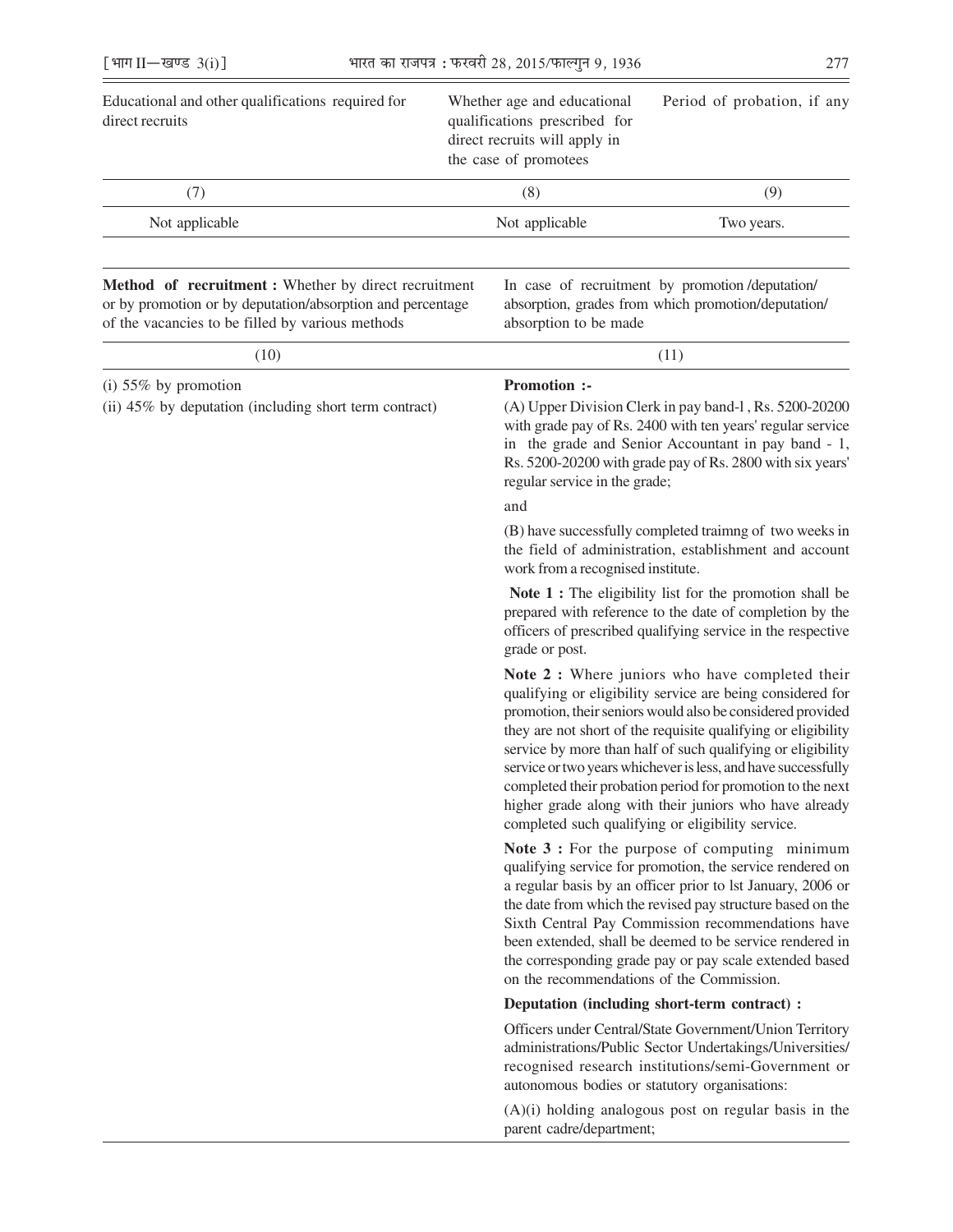or

(11)

(ii) with six years' service in the grade rendered after appointment thereto on a regular basis in posts in pay

|                                                                                                   | band-1, Rs. 5200-20200 with grade pay of Rs. 2800 or<br>equivalent in the parent cadre or department;<br>or                                                                                                                                                                                                                                                                                                                                                                                                                                                                                                                                                                                                                                       |
|---------------------------------------------------------------------------------------------------|---------------------------------------------------------------------------------------------------------------------------------------------------------------------------------------------------------------------------------------------------------------------------------------------------------------------------------------------------------------------------------------------------------------------------------------------------------------------------------------------------------------------------------------------------------------------------------------------------------------------------------------------------------------------------------------------------------------------------------------------------|
|                                                                                                   | (iii) with ten years' service m the grade rendered after<br>appointment thereto on a regular basis in posts in pay<br>band-1, Rs. 5200-20200 with grade pay of Rs. 2400 or<br>equivalent in the parent cadre or department; and                                                                                                                                                                                                                                                                                                                                                                                                                                                                                                                   |
|                                                                                                   | (B) possessmg two years' expenience of establishment,<br>administration and accounts work.                                                                                                                                                                                                                                                                                                                                                                                                                                                                                                                                                                                                                                                        |
|                                                                                                   | Note 1 : The Departmental Officers in the feeder category<br>who are in the direct line of promotion will not be eligible<br>for consideration for appointment on deputation.<br>Similarly, the deputationists shall not be eligible for<br>consideration for appointment by promotion.                                                                                                                                                                                                                                                                                                                                                                                                                                                           |
|                                                                                                   | (Period of deputation (including short-term contract)<br>including the period of deputation (including short-term<br>contract) in another ex-cadre post held immediately<br>preceding this appointment in the same or some other<br>organisation/department of the Central Government, shall<br>ordinarily not to exceed three years. The maximum age<br>limit for appointment by deputation (including short term<br>contract) shall be not exceeding fifty six years as on the<br>closing date of receipt of applications.                                                                                                                                                                                                                      |
|                                                                                                   | Note 2 : For purposes of appointment on deputation<br>basis, the service rendered on a regular basis by an officer<br>prior to 1st January, 2006 or the date from which the<br>revised pay structure based on the Sixth Central Pay<br>Commission recommendations have been extended, shall<br>be deemed to be service rendered in the corresponding<br>grade pay or pay scale extended based on the<br>recommendations of the Commission except where there<br>has been merger of more than one pre-revised scale of<br>pay into one grade with a common grade pay or pay scale,<br>and where this benefit will extend only for the post(s) for<br>which that grade pay or pay scale is the normal replacement<br>grade without any upgradation. |
| If a Departmental Promotion Committee exists, what<br>is its composition                          | Circumstances in which Union Public Service<br>Commission is to be consulted in making<br>the recruitment.                                                                                                                                                                                                                                                                                                                                                                                                                                                                                                                                                                                                                                        |
| (12)                                                                                              | (13)                                                                                                                                                                                                                                                                                                                                                                                                                                                                                                                                                                                                                                                                                                                                              |
| <b>Group "B" Departmental Promotion Committee</b><br>(for considering promotion consisting of) :- | Consultation with the Union Public Service<br>Commission necessary while appointing an<br>officer on deputation (including short-term ontract).                                                                                                                                                                                                                                                                                                                                                                                                                                                                                                                                                                                                   |